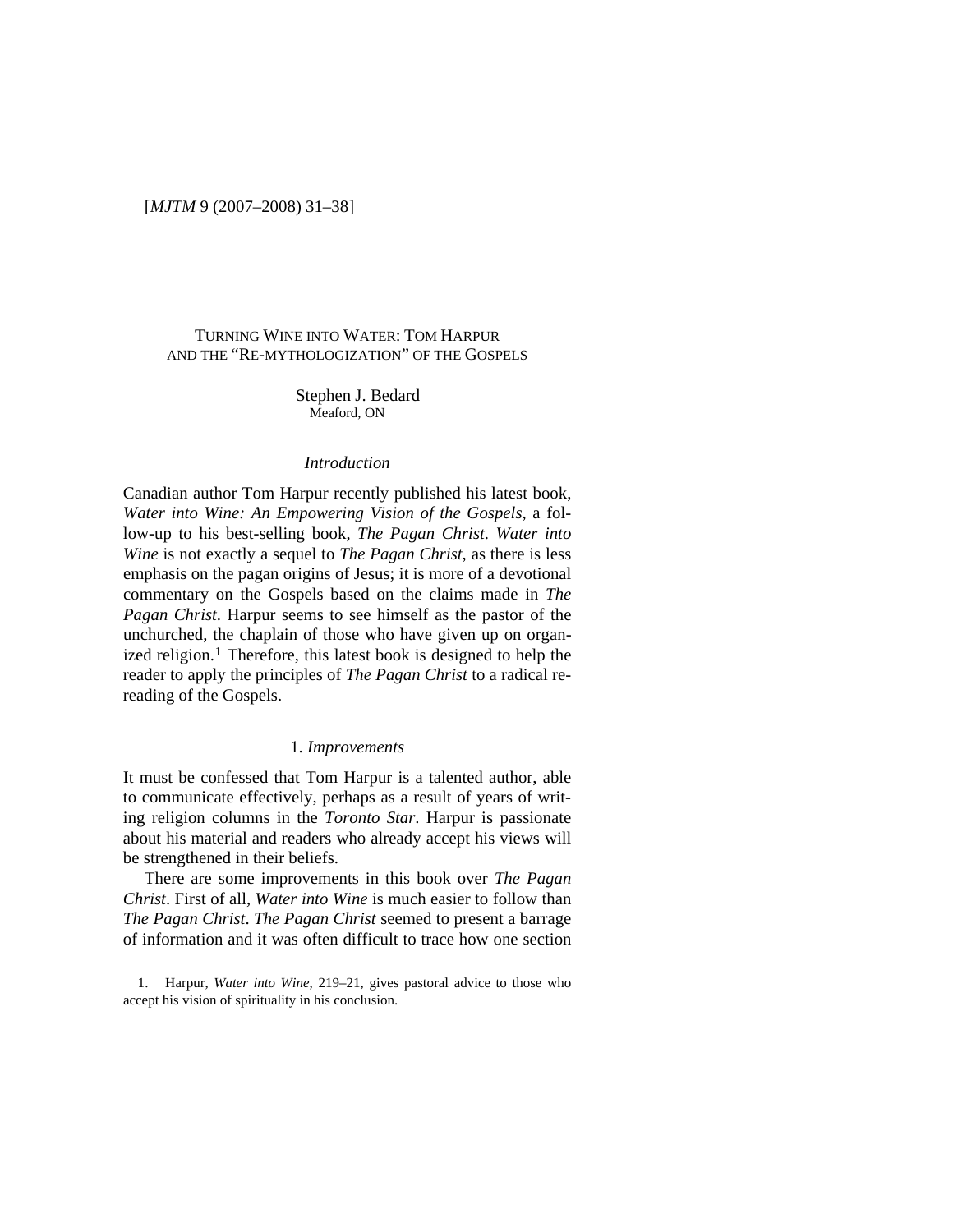related to another. Since *Water into Wine* is loosely based on the traditional chronology of Jesus' life, it has a much more logical flow.

Secondly, in *The Pagan Christ*, Harpur relied heavily on two older writers, Gerald Massey and Alvin Boyd Kuhn, whose scholarship is questionable.[2](#page-1-0) In *The Pagan Christ*, there are 18 books by Massey and Kuhn in the bibliography and 107 references to them listed in the index. In *Water into Wine*, however, there are no books by Massey and Kuhn in the bibliography and only five references to them in the index. Perhaps Harpur realized these authors' lack of credibility, and saw that they do not strengthen his argument.<sup>[3](#page-1-1)</sup> Replacing Massey and Kuhn as inspiration are Swiss psychiatrist Carl Jung and literary professor Harold Bloom, Joseph Campbell continuing his important influence from *The Pagan Christ*.

### 2. *Methodological Problems*

There are many problems with *Water into Wine*, apart from any theological differences between orthodox Christians and followers of the Cosmic Christ spirituality. Throughout the book, Harpur continues to claim that there is no historical evidence for the existence of Jesus Christ. Harpur rejects any historical credibility for the Gospels, claiming that they are simply a metaphor of one's own spiritual journey, to be interpreted allegorically (p. 20).[4](#page-1-2) Although those who do not accept the reality of the

<span id="page-1-0"></span>2. Problems with the theories of Massey and Kuhn are discussed in Porter and Bedard, *Unmasking the Pagan Christ*, 25–45.

<span id="page-1-1"></span>3. Although he is not often mentioned by name, Kuhn's influence in particular can still be seen. On p. 121 Harpur speaks of communion as a time to "re-member." Kuhn, *Rebirth*, 203, taught that communion was about the dismembering of the god in the distribution of the elements and then the response of the follower in re-membering; cf. Porter and Bedard, *Unmasking the Pagan Christ,* 37–38. On pp. 188–90, while acknowledging the historicity of Pontius Pilate, Harpur offers an allegorical interpretation of his name, following Kuhn's teaching. (Kuhn, *Rebirth*, 204; cf. Porter and Bedard, *Unmasking the Pagan Christ,* 36).

<span id="page-1-2"></span>4. In a recently reprinted interview with Albert Einstein, who is popularly believed to have been one of the most brilliant people in the last century,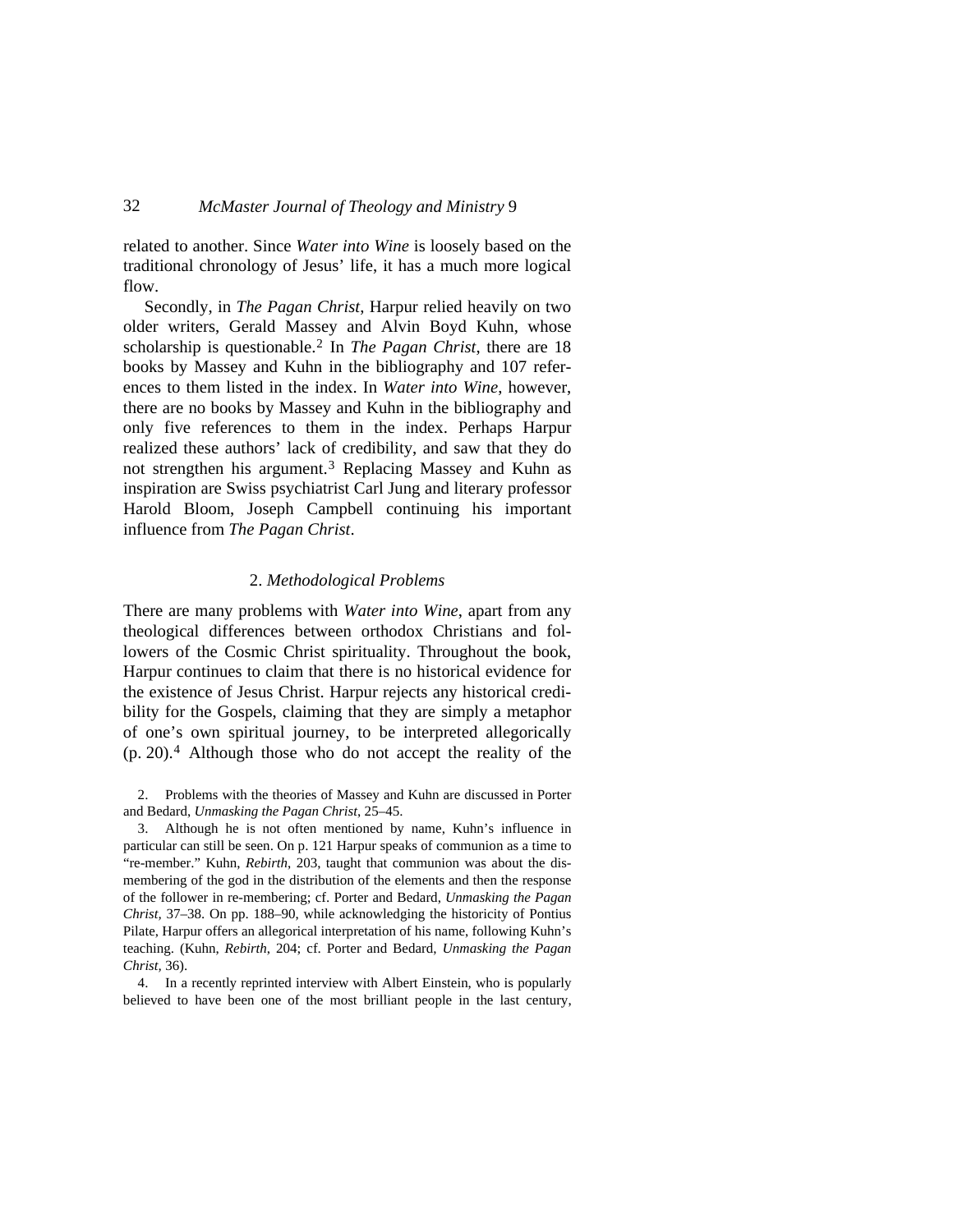supernatural may object to the presence of miracles and see in them evidence for the mythological nature of the story as a whole, it must be noted that many ancient histories included supernatural signs while assuming the general historicity of the story.[5](#page-2-0) Harpur also claims that Paul had no knowledge of a historical Jesus or his teachings (pp. 20–21), despite the evidence presented by numerous scholars of references to the historical Jesus in Paul's writings.<sup>[6](#page-2-1)</sup> The fact is that there is an abundance of evidence for the existence of Jesus, everything from the Gospels themselves, to Paul's letters, to Josephus and numerous other secular writers of the first and second centuries.[7](#page-2-2)

It is at the meeting of the mythological and historical that Harpur seems to stumble. He would like to argue that there are the Gospels, which are pure myth and allegory, and the letters of Paul, a real person who preached a Gnostic-type spirituality. However, problems develop when the mythological and the historical overlap. One problem concerns James, the brother of Jesus. How can James, whom Harpur accepts as historical, be the brother of an allegory? Harpur explains that the use of "brother" with regard to James is similar to the way believers often call each other "brother" or "sister" today (p. 23). Yet that logic fails if Jesus is simply the symbol of the divinity within each human. There is no analogy, ancient or modern, to people referring to their own divine soul as a "brother."

Harpur also struggles with what to do with Peter. Interpreting the twelve disciples as a reference to the zodiac, Harpur takes the

Einstein replied to a question about his belief in a historical Jesus with these words: "Unquestionably! No one can read the Gospels without feeling the actual presence of Jesus. His personality pulsates in every word. No myth is filled with such life" (Isaacson, "Einstein and Faith," no pages).

<span id="page-2-0"></span>5. Suetonius describes how a man had been thrown by a supernatural being out of the room that had been Augustus's nursery as a baby. (Suetonius, *Aug. 6*, cited from *The Twelve Caesars*, 55).

<span id="page-2-1"></span>6. Porter and Bedard, *Unmasking the Pagan Christ,* 121–24; Kim, "Sayings"; Bedard, "Paul and the Historical Jesus," 9–22.

<span id="page-2-2"></span>7. Porter and Bedard, *Unmasking the Pagan* Christ, 105–44. Cf. Bruce, *Jesus and Christian Origins*.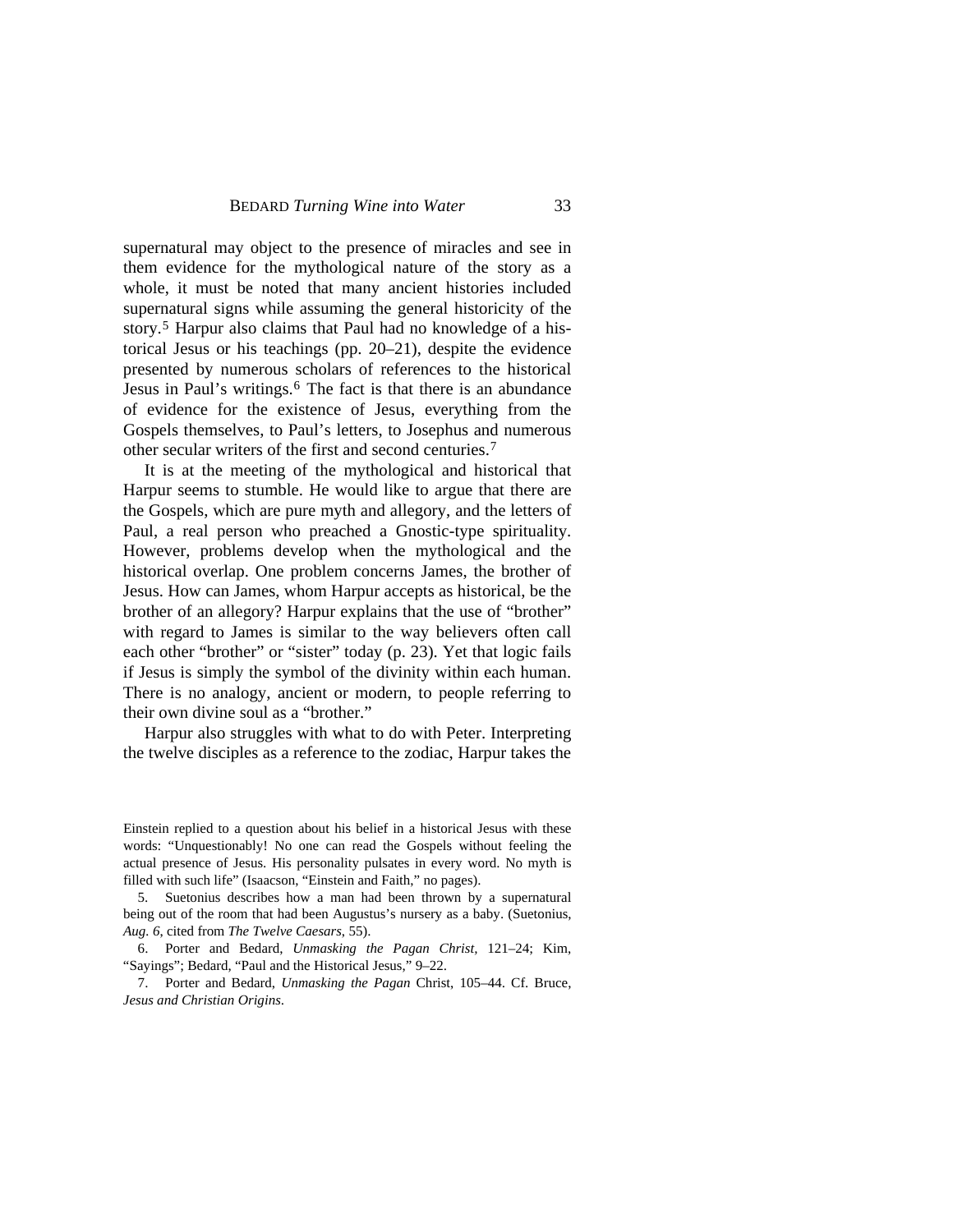Twelve as being mythological, $8$  including Peter (pp. 66–70). What then is to be done with the book of Acts? Acts is basically divided into the ministry of Peter and the ministry of Paul. Why would Luke blend the actions of a mythological figure and those of a historical church leader? What also is to be done with Paul's interaction with Peter and John (another of the supposedly mythic Twelve) in Gal 2:9? The problem is that there is no clear division in the Bible between a mythical Jesus and his Twelve and a historical Paul or James. Their ministries blend into one another, since all of them are presented as historical figures.

One of the things Harpur attempts with *Water into Wine* is to bring modern relevance to the ancient Gospels. He seems to assume that taking the Gospels as historically valuable leaves them irrelevant to modern readers, being only the experience of one man's life two thousand years ago. By interpreting the stories allegorically, Harpur seeks to breathe new life into them. However, the church has never presented the Gospels simply as ancient history. For thousands of years, preachers have attempted to close the gap by applying the principles found in the biblical stories to the experiences of the congregation. Most biblical interpreters acknowledge the presence of symbols and types in the Gospel stories. Jesus did not wither the fig tree in Matt 21:19 and parallels simply because he could. Christians who accept the historicity of the Bible acknowledge that this was also a symbol of what would happen to Israel.[9](#page-3-1) Some of Harpur's allegorical interpretations are modified versions of applications found in many modern sermons. For example, Harpur argues that the feeding of the five thousand in Matt 14:13–21 and parallels represents our spiritual hunger, for which God provides spiritual nourishment (pp. 118–19). Despite Harpur's use of pagan symbolism, a similar application could be made from this story without denying its original historicity.

Some of Harpur's allegorical interpretations are quite extreme, however. Interpreting the presence of both the donkey

<span id="page-3-1"></span><span id="page-3-0"></span><sup>8.</sup> First Corinthians 15:5 demonstrates that the Twelve were historical and accepted as so early in church tradition.

<sup>9.</sup> Wright, *Jesus and the Victory of God*, 421.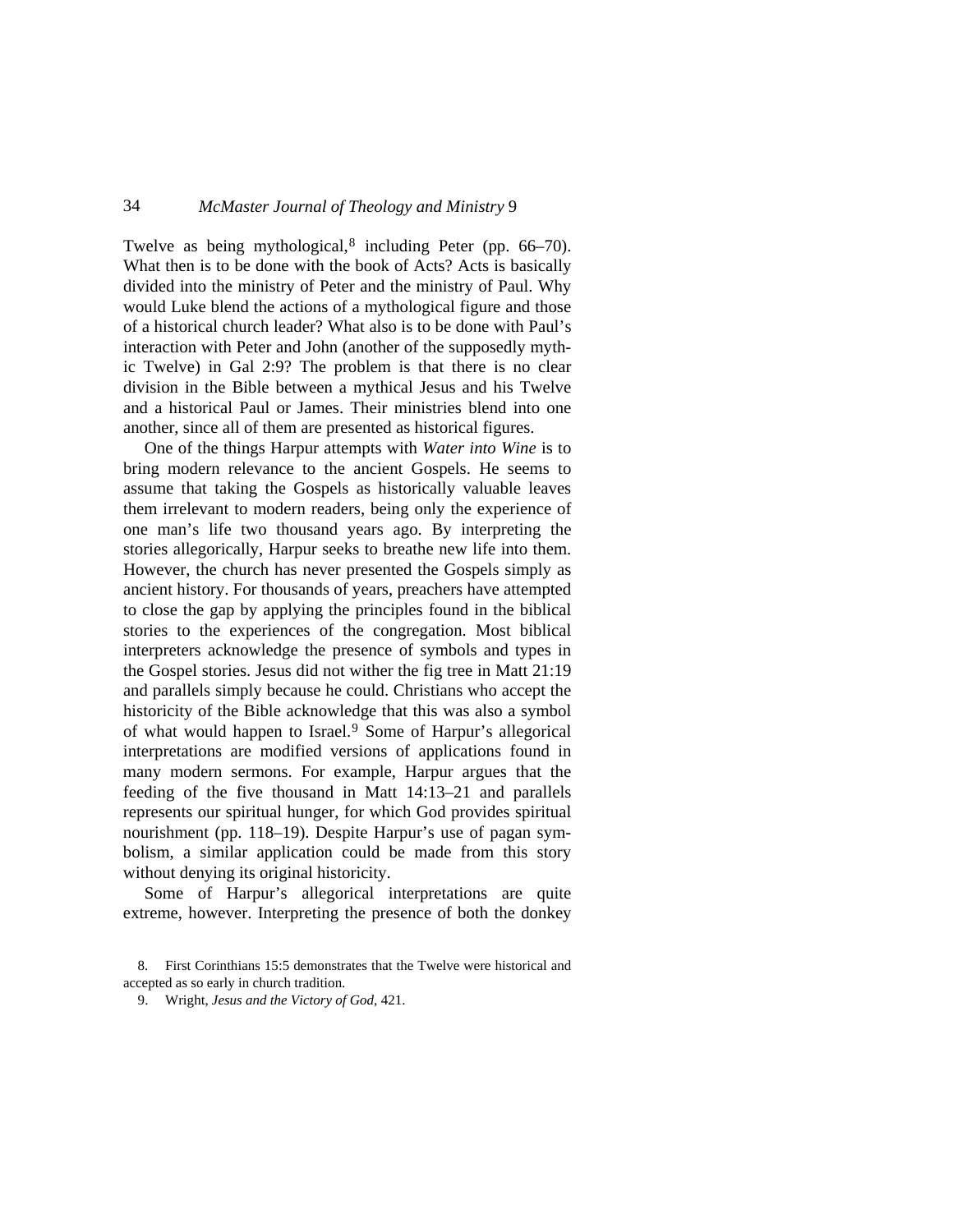and the colt in Matthew's version of the triumphal entry (Matt 21:1–7), Harpur suggests the possibility of a reference to reincarnation (pp. 169–70). This is not just to the traditional Eastern view of reincarnation. Harpur suggests that even Eastern mystical beliefs must be rethought: "With physicists today talking about parallel universes and astrophysicists describing trillions upon trillions of teeming galaxies beyond our wildest imagination, surely it is time the old doctrine of reincarnation was interpreted anew?"[10](#page-4-0) Harpur offers the idea that people may be reincarnated, not again on earth, but on new and higher planes of existence.[11](#page-4-1) As interesting as this may be, these radical interpretations are not necessary for the Gospel accounts to be made relevant to modern readers.

Speaking of reincarnation, as in *The Pagan Christ*, Harpur attempts to use Origen as an example of a Church Father who understood the non-historical and spiritual nature of the Bible. Obviously Origen did embrace allegorical interpretation, but the claim that he rejected the historical value of the Bible is unfounded[.12](#page-4-2) Harpur once more brings Origen into the discussion, this time claiming his support for belief in reincarnation (p. 170). Although Harpur does not cite the source, this view of Origen is based on the book *Reincarnation in Christianity* by the Theosophist Geddes MacGregor, who argued that Origen wrote on reincarnation but that those texts have been destroyed, leaving no extant evidence.[13](#page-4-3) That this is unlikely is demonstrated by Origen's comments on the relationship of John the Baptist to Elijah. He explicitly denies that John is Elijah reincarnated: "In this place it does not appear to me that by Elijah the soul is spoken of, lest I should fall into the dogma of transmigration, which is foreign to the church of God, and not handed down by the

10. Harpur, *Water into Wine*, 170.

<span id="page-4-1"></span><span id="page-4-0"></span>11. Harpur, *Water into Wine*, 170–71, offers the "many mansions" of John as possible evidence.

<span id="page-4-3"></span><span id="page-4-2"></span>12. Origen explicitly speaks against those who reject the historical core of the gospel in *De Principiis* 4.1.19. Cf. Porter and Bedard, *Unmasking the Pagan Christ,* 149–52.

13. MacGregor, *Reincarnation in Christianity*, 58.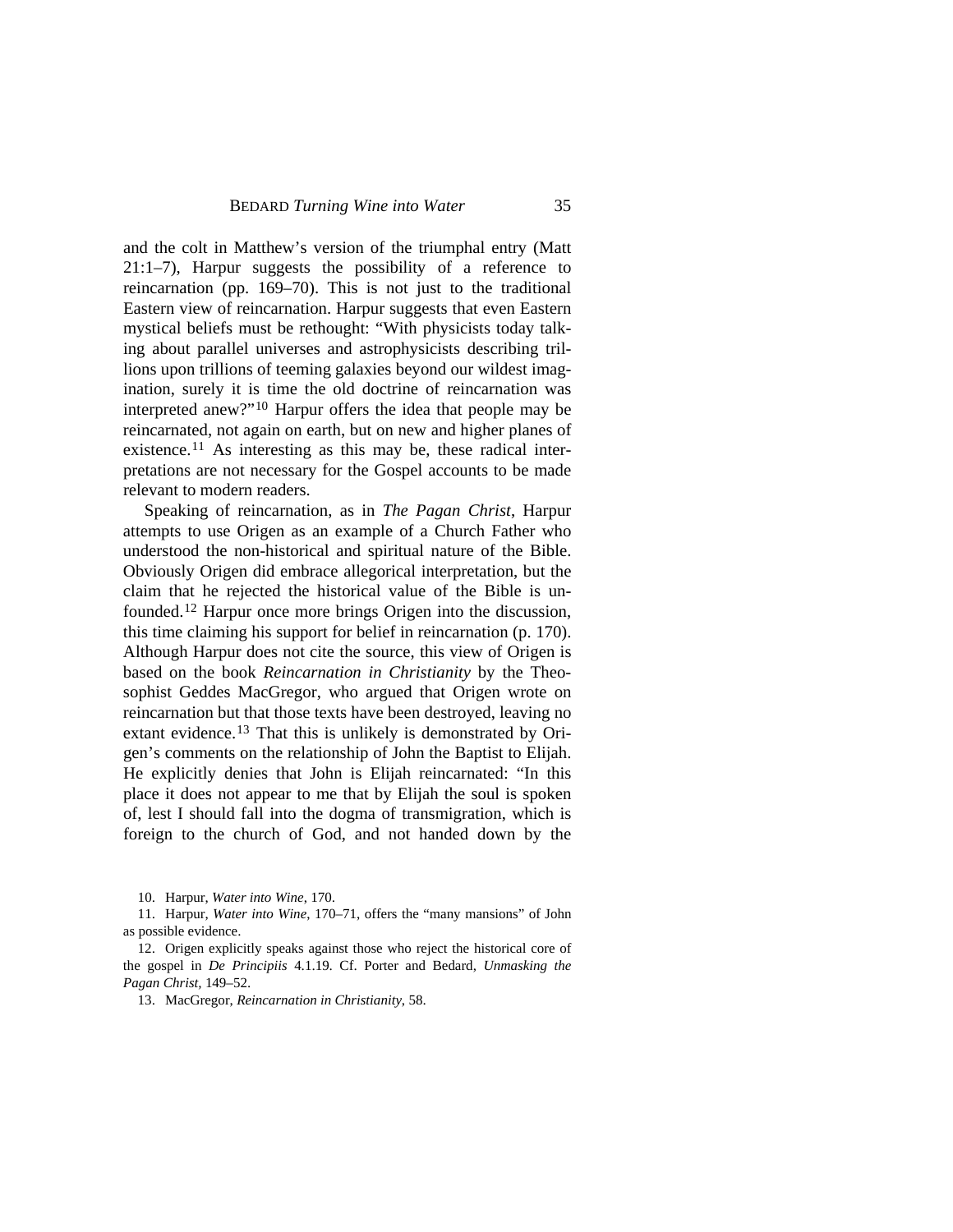Apostles, nor anywhere set forth in the Scriptures" (*Commentary on Matthew* 13.1).[14](#page-5-0)

There are also some difficulties with Harpur's treatment of Judas, the disciple who betrayed Jesus. Not surprisingly, Harpur deals with the recent publication of the *Gospel of Judas*, as its Gnostic nature is in line with Harpur's own spiritual vision (pp. 180–82). Harpur seems to see the *Gospel of Judas* as being valuable, especially for how it challenges orthodox presuppositions with its positive portrayal of Judas. Yet when Harpur gets to his allegorical interpretation of Judas, he makes him represent the shadow aspect of our spiritual experience manifested in disappointments and betrayals (pp. 182–83). There is a certain lack of consistency in accepting both the Gnostic positive Judas and the allegorical negative Judas. Harpur also attempts to blame the portrayal of Judas in the Gospels as the cause of Christian crimes against Jews, since the Greek words for "Judas" and "Jew" sound alike (pp. 179–82). The problem with interpreting Judas as a codeword for the Jews is that the name is also used for one of Jesus' brothers (Mark 6:3) and we later find the brothers as important figures in the early church (Acts 1:14).

As Harpur rightly acknowledges, many Christian apologists rely on 1 Cor 15:1–8 as the earliest account of Jesus' resurrection (p. 202). Harpur himself once relied on this passage as the basis for his former semi-orthodox position, but has since come to reject it as authentic. Harpur cites a number of pieces of evidence that demonstrate the non-historical nature of 1 Cor 15:1–8. First of all, the Corinthian passage lacks a number of details that are found in the later Gospel accounts. But it is difficult to understand how later writings can disprove an earlier account, especially with just a difference in detail rather than a contradiction. Harpur also points out a lack of specific information, such as where and when, that he would expect in a historical account. This does not prove what Harpur is trying to demonstrate. If a modern preacher mentioned the 9/11 attack, without any reference to New York city, the World Trade Center, terrorism, Al-Qaeda, or Osama Bin Laden, most people would be

<span id="page-5-0"></span>14. Cf. Origen, *Commentary on John*, 6:4.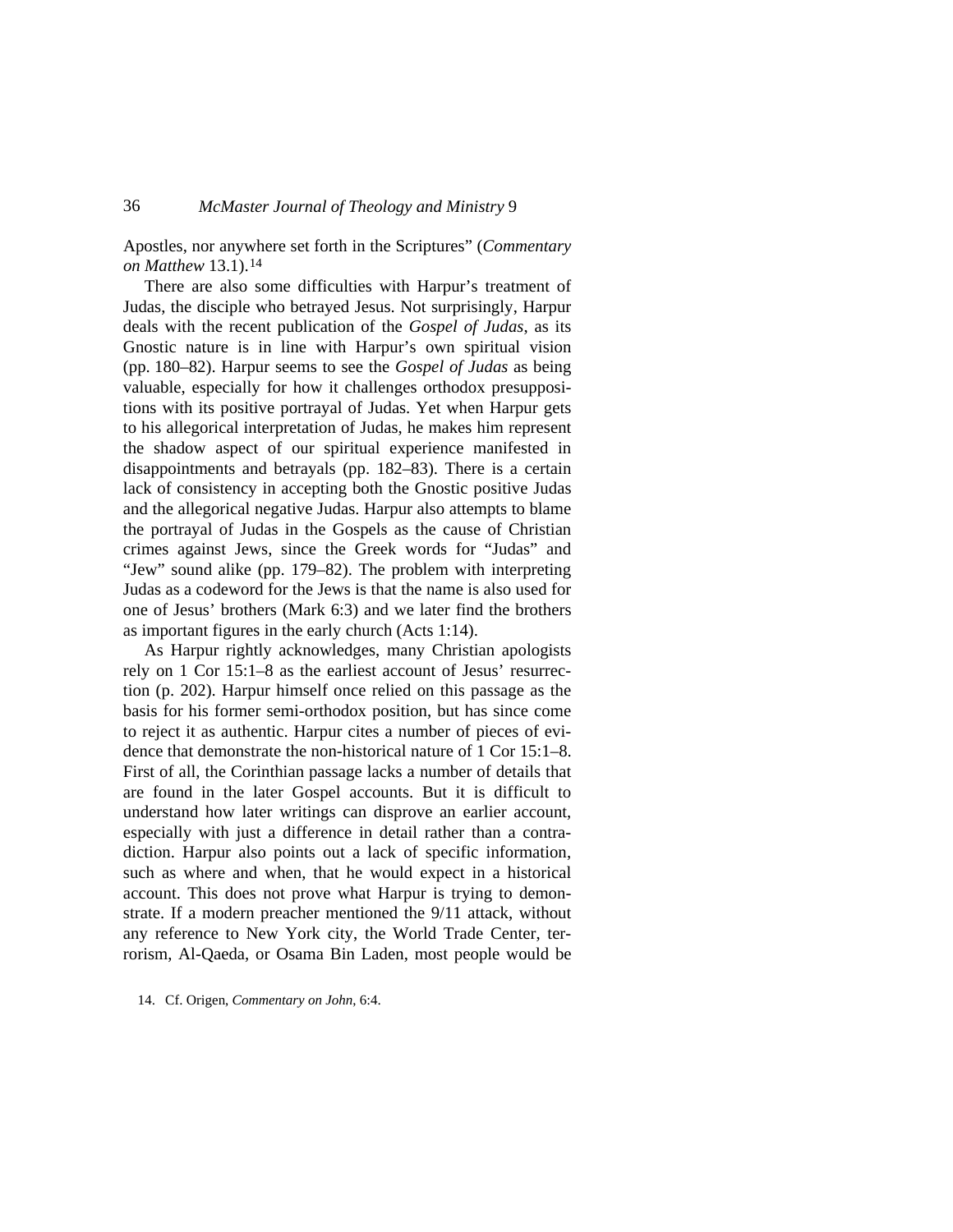able to fill in the details because it was a defining moment in recent history. In the same way, not every reference to the resurrection would need to supply all the details, as most Christians would be familiar with the story because it was the defining moment in Christian history. Finally, Harpur notes that in 1 Cor 15:8, when Paul refers to his own experience of seeing Jesus, he uses the Greek word *opthe* (pp. 203–4).[15](#page-6-0) It makes sense that Paul would change the word for "seeing" in that the earlier part of the pericope, which belongs to an older tradition, is now being augmented by Paul's own experience. Harpur's argument is that this Greek word is the one that is used in the pagan mystery religions. While this word can be used for a mystical experience, it has other natural uses as well (e.g. Acts 7:26; Matt 9:30) and in no way requires an inner vision or dream unrelated to reality.

#### *Conclusion*

Tom Harpur will continue to remain a popular writer on religion in Canada, especially among those who have become disillusioned with the traditional church. Harpur calls for repentance of the sins of the church and a determination to experience true spirituality rather than empty ritual. While this aim is admirable, the sins of the church do not include a historical interpretation of the Bible and true spirituality is not incompatible with belief in a physical and historical Jesus of Nazareth.

*Water into Wine*, like its predecessor *The Pagan Christ*, is filled with inconsistencies, factual errors, forced arguments, and hasty conclusions. While the Church always needs new reflection and understanding of its nature and its relationship with Jesus Christ, this reflection can find more than enough room in the historic orthodox Christian faith that includes a historical Jesus who is both Christ and Lord. Rather than improving the Christian faith, Tom Harpur has attempted to take something powerful and turn it into something weak and inoffensive, he has literally attempted to turn wine into water.

<span id="page-6-0"></span>15. The Greek word in 1 Cor 15:8 is  $\ddot{\omega} \phi \theta \eta$ , more usually transliterated  $\bar{op}$ *hthē*.